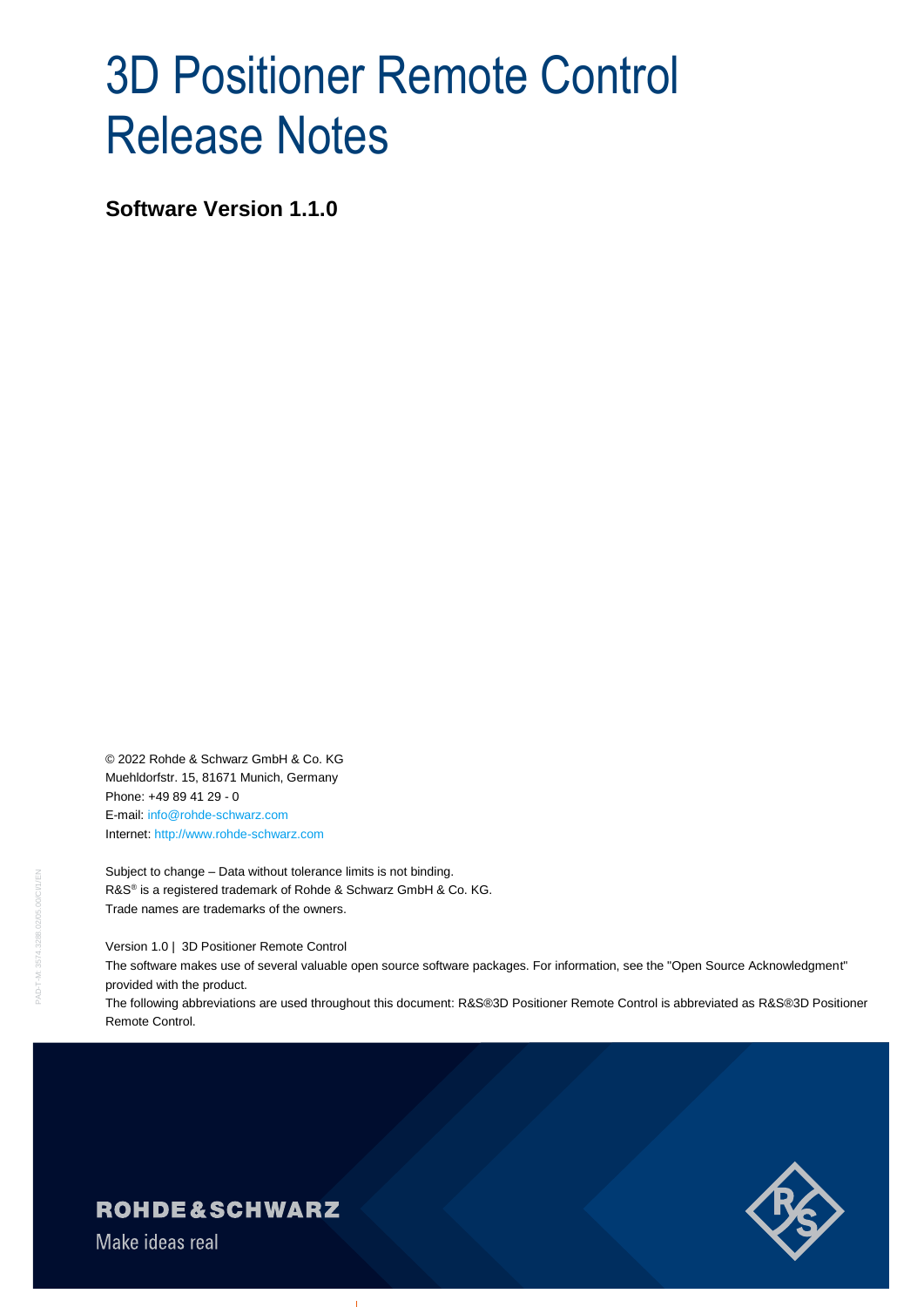## **Contents**

| $\mathbf 1$             |  |
|-------------------------|--|
| 1.1                     |  |
| 1.2                     |  |
| $\overline{2}$          |  |
| $\overline{\mathbf{3}}$ |  |
| 3.1                     |  |
| 3.2                     |  |
|                         |  |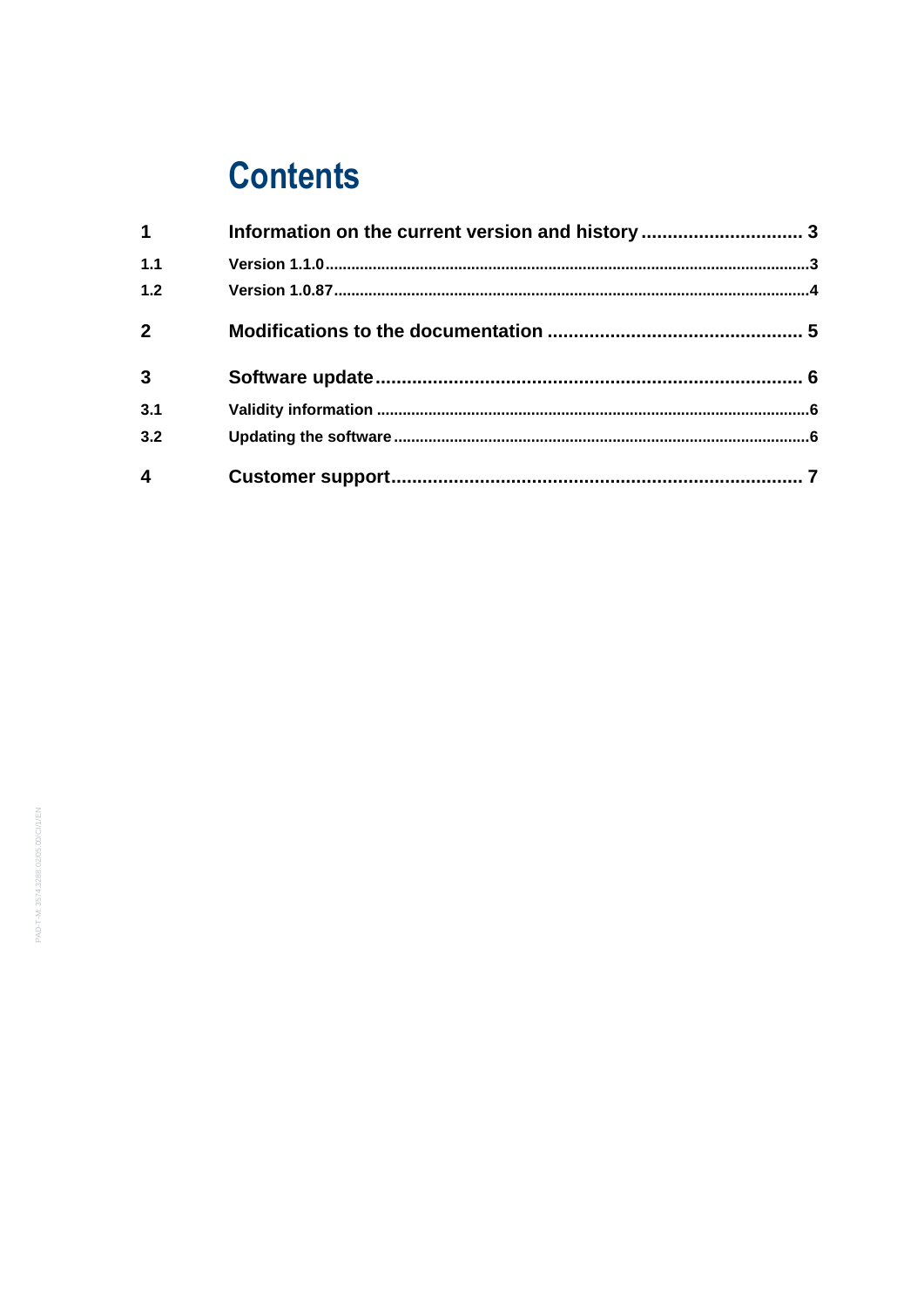## <span id="page-2-0"></span>**1 Information on the current version and history**

### <span id="page-2-1"></span>**1.1 Version 1.1.0**

#### **New Functionality**

| Version | <b>Functions</b> |
|---------|------------------|
| V1.1.0  | $\blacksquare$   |

#### **Modified Functionality**

| <b>Version</b> | <b>Functions</b>         |  |
|----------------|--------------------------|--|
| V1.1.0         | $\overline{\phantom{0}}$ |  |

#### **Improvements**

| <b>Version</b> | <b>Improvements</b>                                   |
|----------------|-------------------------------------------------------|
| V1.1.0         | Calibration procedure is improved for better accuracy |

#### **Known Issues**

| Version | <b>Known Issues</b> |
|---------|---------------------|
| V1.1.0  | $\blacksquare$      |

#### **Additional Information**

| Version | <b>Additional Information</b>                                                                                                                                                   |  |
|---------|---------------------------------------------------------------------------------------------------------------------------------------------------------------------------------|--|
|         | If movement along elevation axis for DST positioners is stopped from the software                                                                                               |  |
| V1.1.0  | (either from the Graphical User Interface or Remote command), there could be a subtle<br>deviation of about ±3 degrees in azimuth axis. This can be adjusted by doing homing or |  |
|         | moving the azimuth to 0 degree.                                                                                                                                                 |  |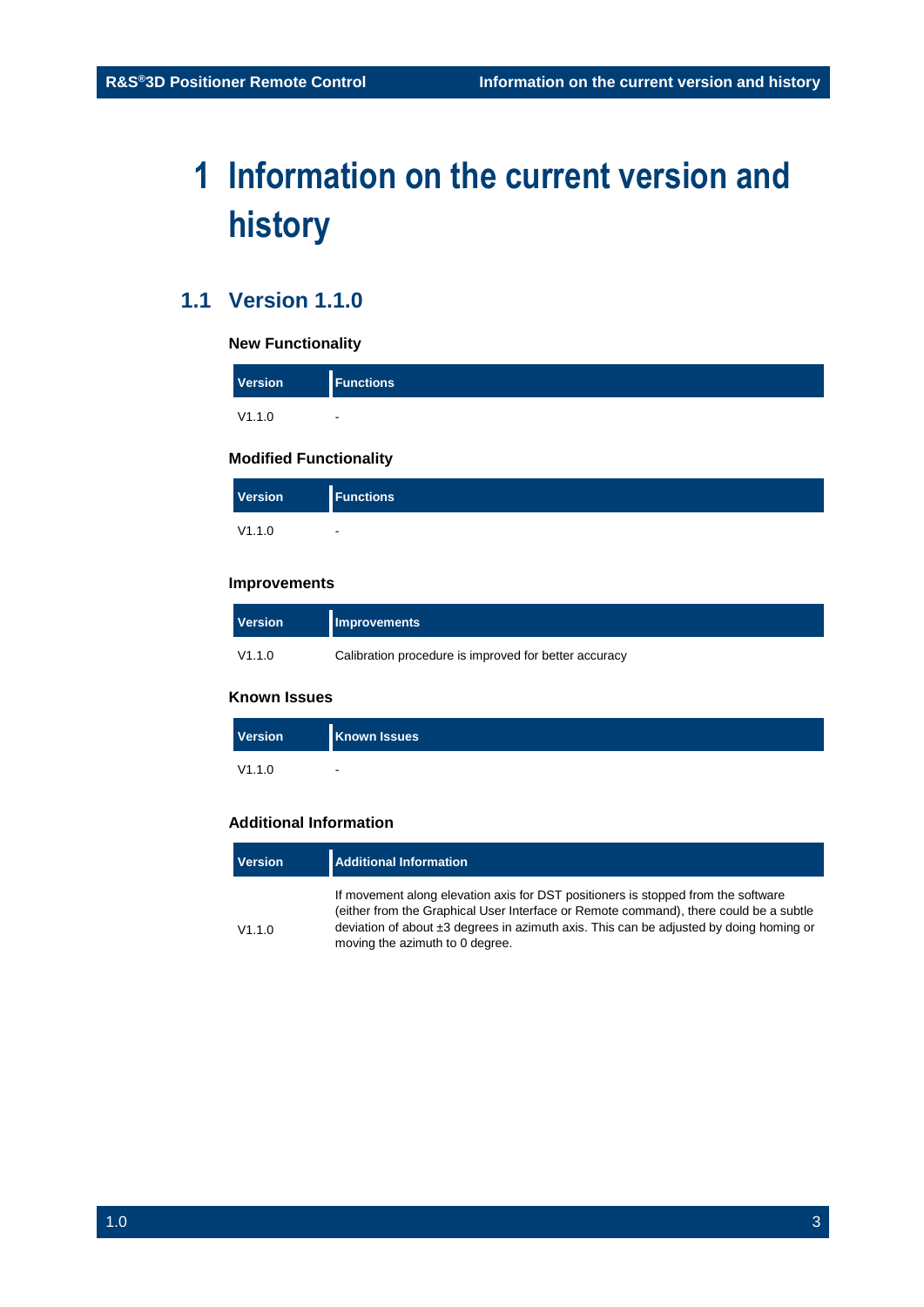### **1.2 Version 1.0.87**

#### <span id="page-3-0"></span>**New Functionality**

| <b>Version</b> | <b>Functions</b> |
|----------------|------------------|
| V1.0.87        | Initial version  |

#### **Modified Functionality**

| <b>Version</b> | <b>Functions</b>         |
|----------------|--------------------------|
| V1.0.87        | $\overline{\phantom{a}}$ |

#### **Improvements**

| <b>Version</b> | Improvements |
|----------------|--------------|
| V1.0.87        |              |

#### **Known Issues**

| <b>Version</b> | <b>Known Issues</b> |
|----------------|---------------------|
| V1.0.87        |                     |

#### **Additional Information**

| <b>Version</b> | <b>Additional Information</b>                                                                                                                                                                        |
|----------------|------------------------------------------------------------------------------------------------------------------------------------------------------------------------------------------------------|
|                | Popup "The code execution cannot proceed because edgegdi.dll was not found in<br>Windows 10. Reinstalling the program may fix this problem."                                                         |
|                | The issue occurs when the following conditions are fulfilled:                                                                                                                                        |
|                | -Windows 10, version 2004 installed.<br>-A user is added to the administrator group.<br>-Avecto / BeyondTrust Privilege Management installed.<br>-Symantec Endpoint Protection (SEP) 14.3 installed. |
| V1.0.87        | Please acknowledge this popup. The application will show up. It does not affect the<br>application.                                                                                                  |
|                | You can also try to perform the following action in affected device to resolve the issue:                                                                                                            |
|                | -Locate to C:\Windows\SysWOW64\ in Windows 10.<br>-Copy EdgeManager.dll from C:\Windows\SysWOW64\ to C:\Windows\System32\<br>-Rename EdgeManager.dll to Edgegdi.dll in C:\Windows\System32\          |
|                | Resolution:                                                                                                                                                                                          |
|                | - An upcoming update from Microsoft should resolve this issue.                                                                                                                                       |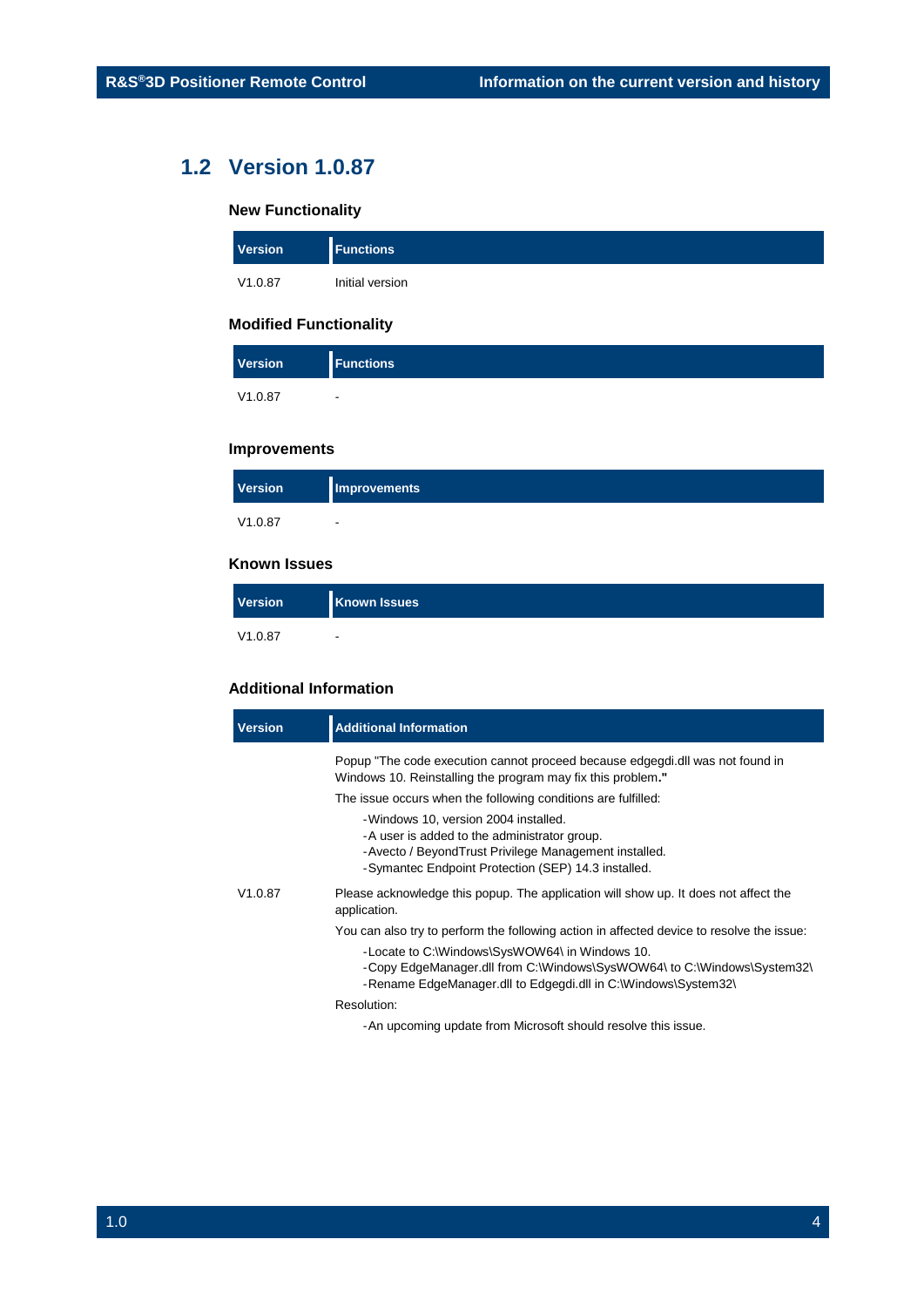## <span id="page-4-0"></span>**2 Modifications to the documentation**

The current documentation is up-to-date.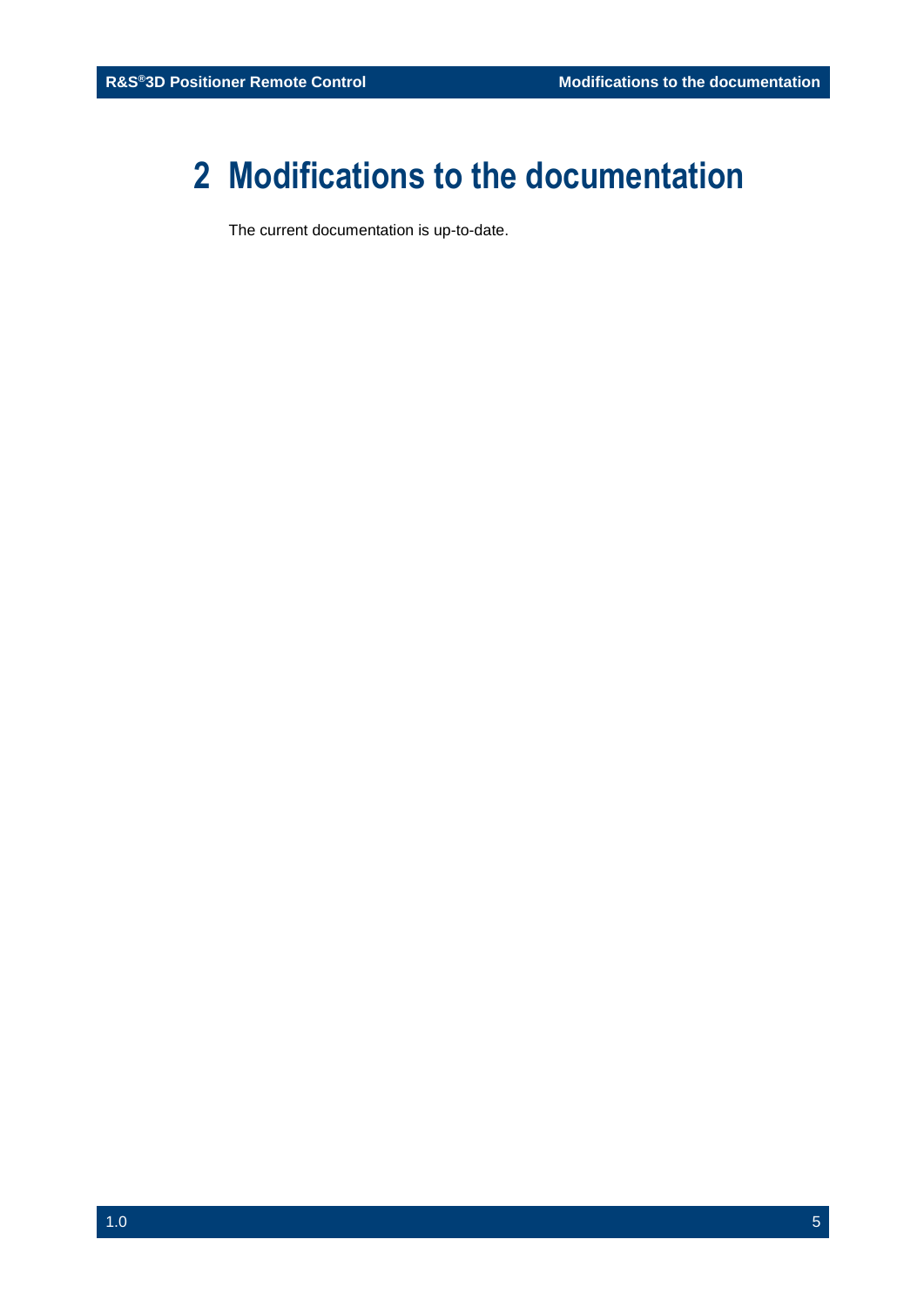## <span id="page-5-0"></span>**3 Software update**

#### **Further information**

The software update file for the R&S®3D Positioner Remote Control is one file including the main software version number e.g. "R&S 3D Positioner Remote Control Setup\_V1.1.0.X.exe". The file can be found on Rohde & Schwarz web page.

### <span id="page-5-1"></span>**3.1 Validity information**

The following devices are supported in the R&S®3D Positioner Remote Control:

| <b>Device</b> | <b>Order Number</b> |
|---------------|---------------------|
| R&S®DST-B160  | 1516.8007.02        |
| R&S®DST-B165  | 1519.3506.02        |

### <span id="page-5-2"></span>**3.2 Updating the software**

- Go to download page [www.rohde-schwarz.com/software/dst200](http://www.rohde-schwarz.com/software/dst200/)
- Click on the download link for TCP remote control for 3D positioner
- Double click on the installation file to start the installation
- Follow the instructions on the screen
- 3D Positioner Remote Control icon should now appear on the desktop
- Double click on the 3D Positioner Remote Control icon to launch R&S 3D Positioner Remote Control Application
- After installation, you find a comprehensive Application Note in "Windows Start R&S 3D Positioner Remote Control".

For more information and other application notes, please go to [www.rohde-schwarz.com/software/dst200](http://www.rohde-schwarz.com/software/dst200/)